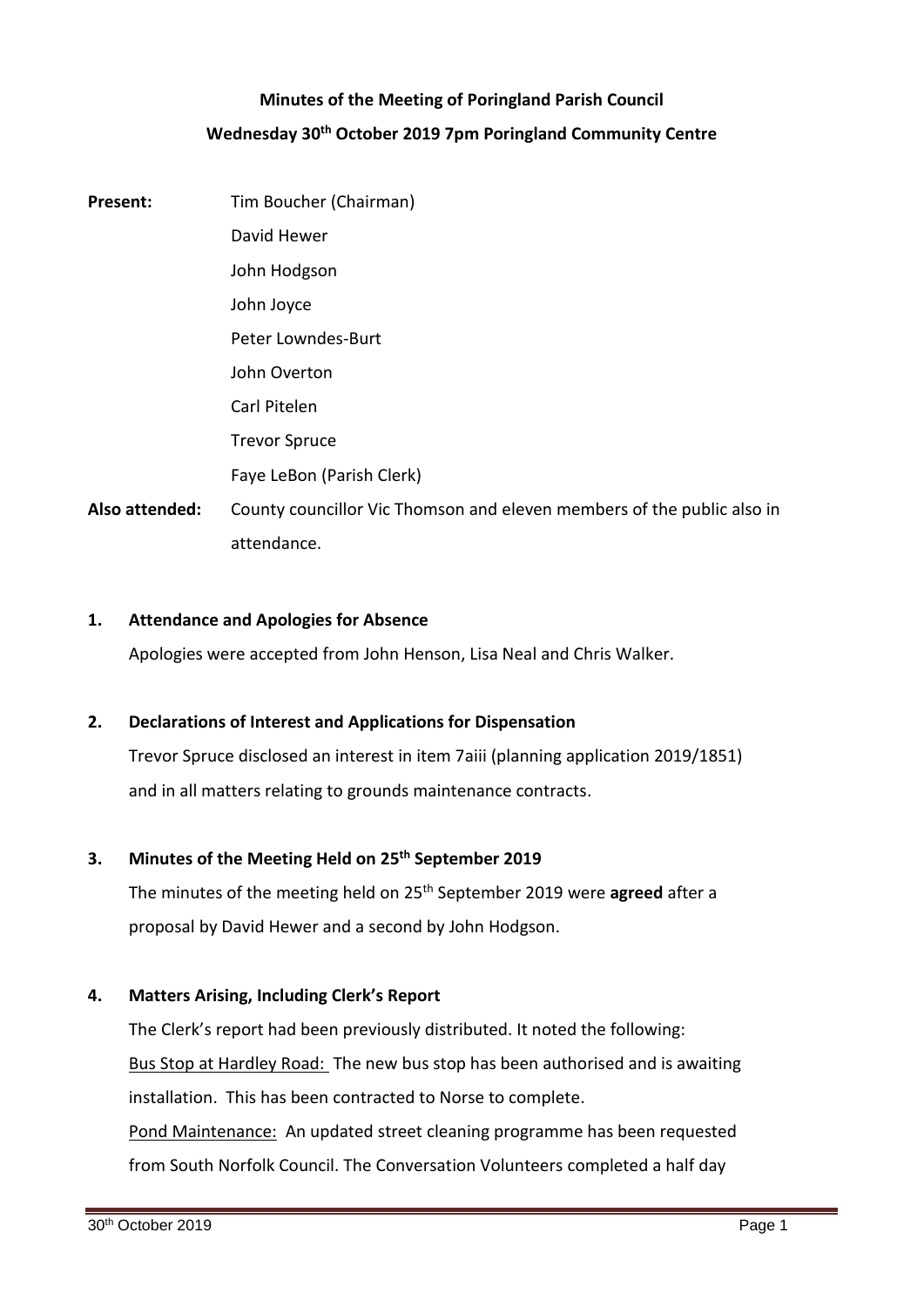onsite at the Leisure Garden pond on 2nd October, which has added extra value to the contracted works. A specification for the extra pond maintenance works at the community centre pond has been drafted.

Bank Accounts: The Cambridge Building Society has advised that they will not open the requested bank account for Parish Councils. Instead they have offered an account paying 0.2% interest. It is not recommended that this is accepted. Alternative accounts will be investigated.

Primary School Places: Norfolk County Council is in the process of reviewing sites put forward for a prospective new school. Norfolk County Council has not yet made these sites available in the public domain.

Funding for Permissive Pathways at High Ash Farm: The Rural Payments Agency has responded to the Parish Council's Freedom of Information request, advising that there are 2,694.48km of permissive paths in the UK, of which 283.62km are in Norfolk. These are at risk with the expiration of the government funding agreements. This information is to be worked into the proposed letter to Richard Bacon MP and to be considered by the Strategic Six group.

Dog Bins: The dog bin at Devlin Drive has been moved to Mulberry Park, and a new dog bin has been installed at Hardley Road.

Fire Risk Assessment: The Parish Council has been advised that the kitchen fire door cannot be repaired and will have to be replaced. Quotes are being sought for this. A specification has been drafted for the creation of the new bin storage area. Police Shed: The Police and Crime Commissioners Office has been chased for a response to the Parish Council's offer to purchase the police shed to enable additional storage at the community centre.

Telephone Box: Men's Shed is now in possession of all the relevant materials for the refurbishment of the telephone box. This will be completed when resources allow. Community Centre Improvements: The new boiler has been installed. The leather sofas in the bistro were due to be cleaned, but have been damaged by the sunlight. As a result there is too much risk of the dye rinsing out of the leather. Terracycle: Applications have been put in to Terracycle to be a partner in the programmes for recycling baby food pouches and also plastic can holders.

Insurance Claim: The installation of the new play equipment has been completed.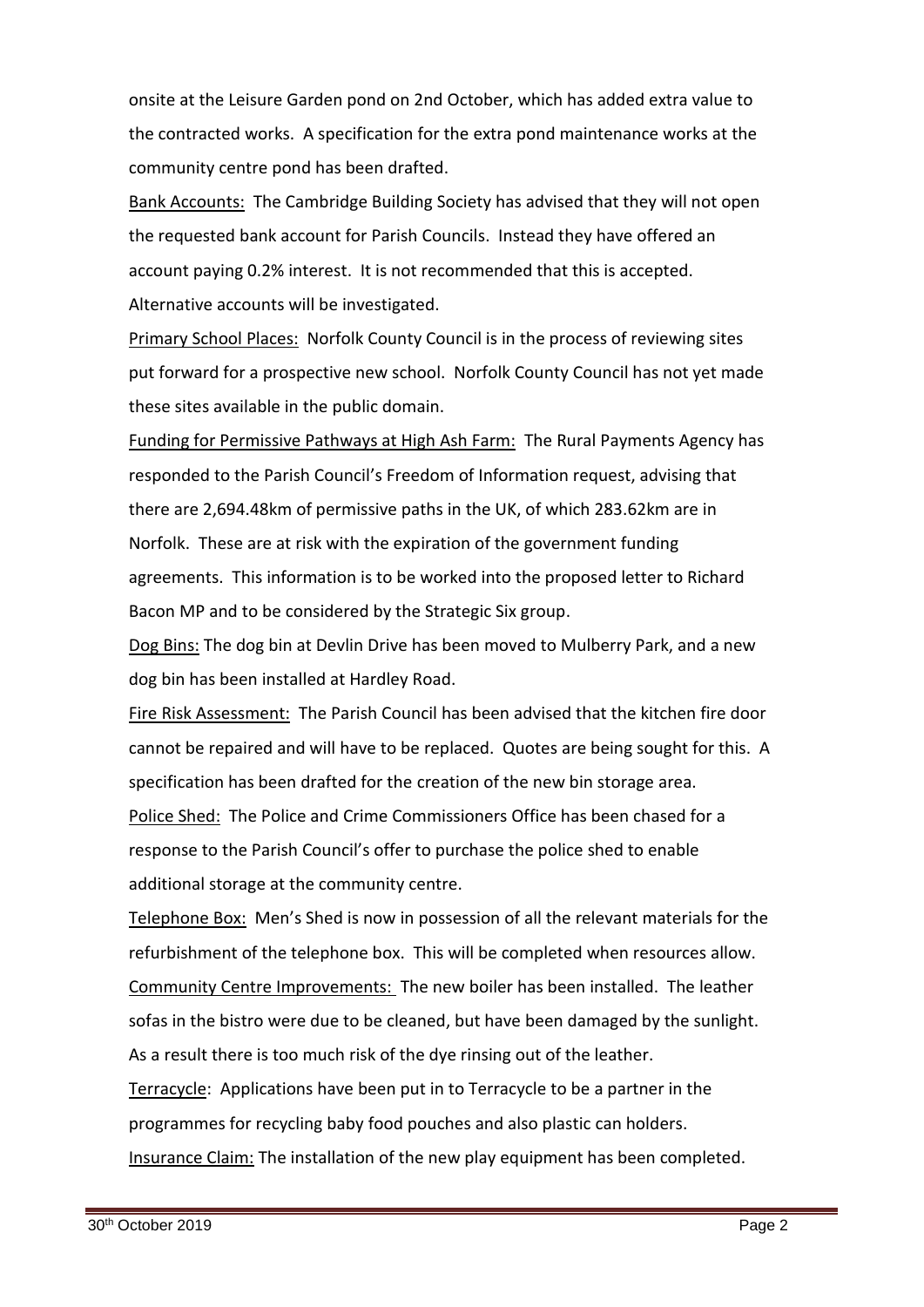All invoices have now been received for the heras fencing, so this aspect of the claim can be made to the insurance company

Cyber Security: The Parish Council's web hosting company has been instructed to purchase the poringland-pc domain name. Once this has been confirmed, and email address for Cllr Lowndes-Burt will be set up on this domain name and trialled. Ditch Clearance: Contractors have been met onsite for clearance of the ditch to the west of the playing field. Quotes are expected in due course.

### **5. Report from the Chairman**

The Chairman welcomed Peter Lowndes-Burt to his first full council meeting. He reminded the meeting that it was Remembrance Sunday on 10<sup>th</sup> November and encouraged people to attend the village service.

He reported that the Halloween Parties sold over 200 tickets and a profit of £150 was made.

The George Michael Tribute Act was nearly sold out.

## **6. Public Participation**

*Standing orders were suspended to allow members of the public to speak.*

# **a)** District Councillors

Cllr Overton reported that he had attended two site meetings with Norfolk Homes regarding land at the lakes. A fence has been installed to prevent people accessing the lakes from the Norfolk Homes site.

There is still substantial construction going on at the Stoke Road end of The Ridings therefore the link road is yet to be opened. This will be at the discretion of Norfolk Homes and is anticipated to be opened late 2020.

He had attended a meeting with David Wilson Homes and Trinity Land Management in relation to the landscaping which has yet to be completed on the David Wilson site. The meeting was positive and it was agreed that the landscaping will be completed by spring 2020.

Cllr Overton is on the Broadland/South Norfolk Joining Committee. Unison continue to be happy with the way the transfer of staff to a joint authority is happening. The District Councillors have contributed £750 to the community defibrillator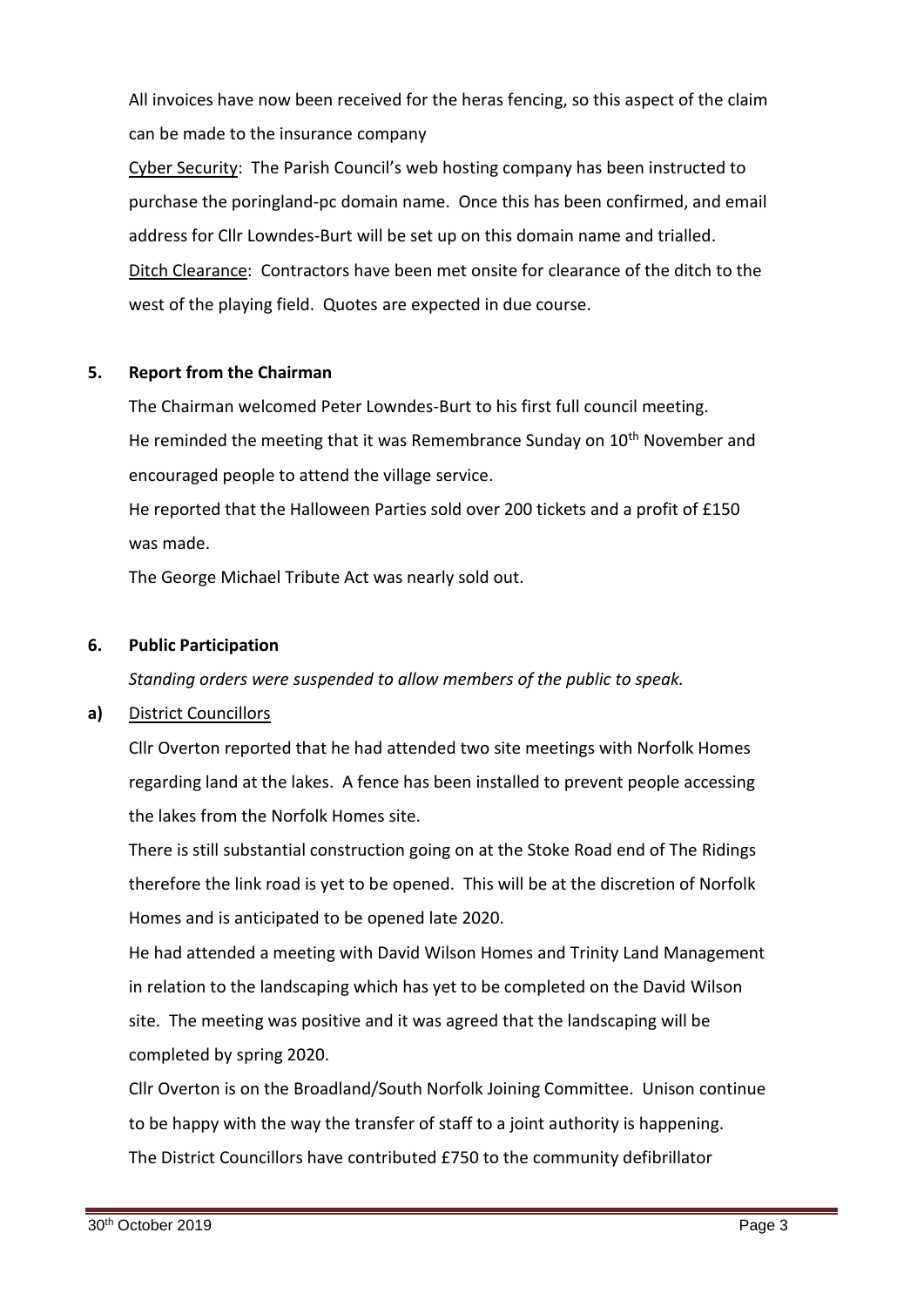appeal.

He had attended the funeral of Glen Preston.

## **b)** County Councillor

Cllr Thomson's report had been distributed to members and the public in attendance. This focussed on:

- Norfolk County Council's budget consultation which is now active
- The fire and rescue plan consultation, which is also active.
- The 'what three words' app. This defines a location using three words, which will help emergency services find a location. This is particularly useful in rural areas.
- Trading standards information on fireworks.
- A free app for walking along Marriotts Way.
- Advice and funding for householders to heat their homes and reduce fuel costs.
- Funding available for commemorations of VE day and VJ day.
- A new bike sharing service in Norwich utilising both manual and electric assisted bikes.
- An update on scams

# **c)** Public Participation

Members of the public made representation about planning application 2019/1851 (1 Sunnyside Avenue). Concerns were raised about the impact on the privacy of neighbouring properties and the playing field and the design being out of character for the area. John Overton and John Joyce were thanked for their assistance in the matter, and the applicant was thanked for resubmitting their plans.

A member of the public raised concerns about application 2019/0667 (amended plans for care facilities on Bungay Road). Concerns included the increase in traffic (approximately 500 vehicle movements per day) which will result in air, light and noise pollution. The new road layout could also cause difficulties for emergency vehicles. Concerns were also expressed about the precedent the development will set for expanding the village in the southerly direction, against the direction of the emerging Neighbourhood Plan. He also noted that Wash Lane had recently flooded and this new development is in an area of Bungay Road that had been subject to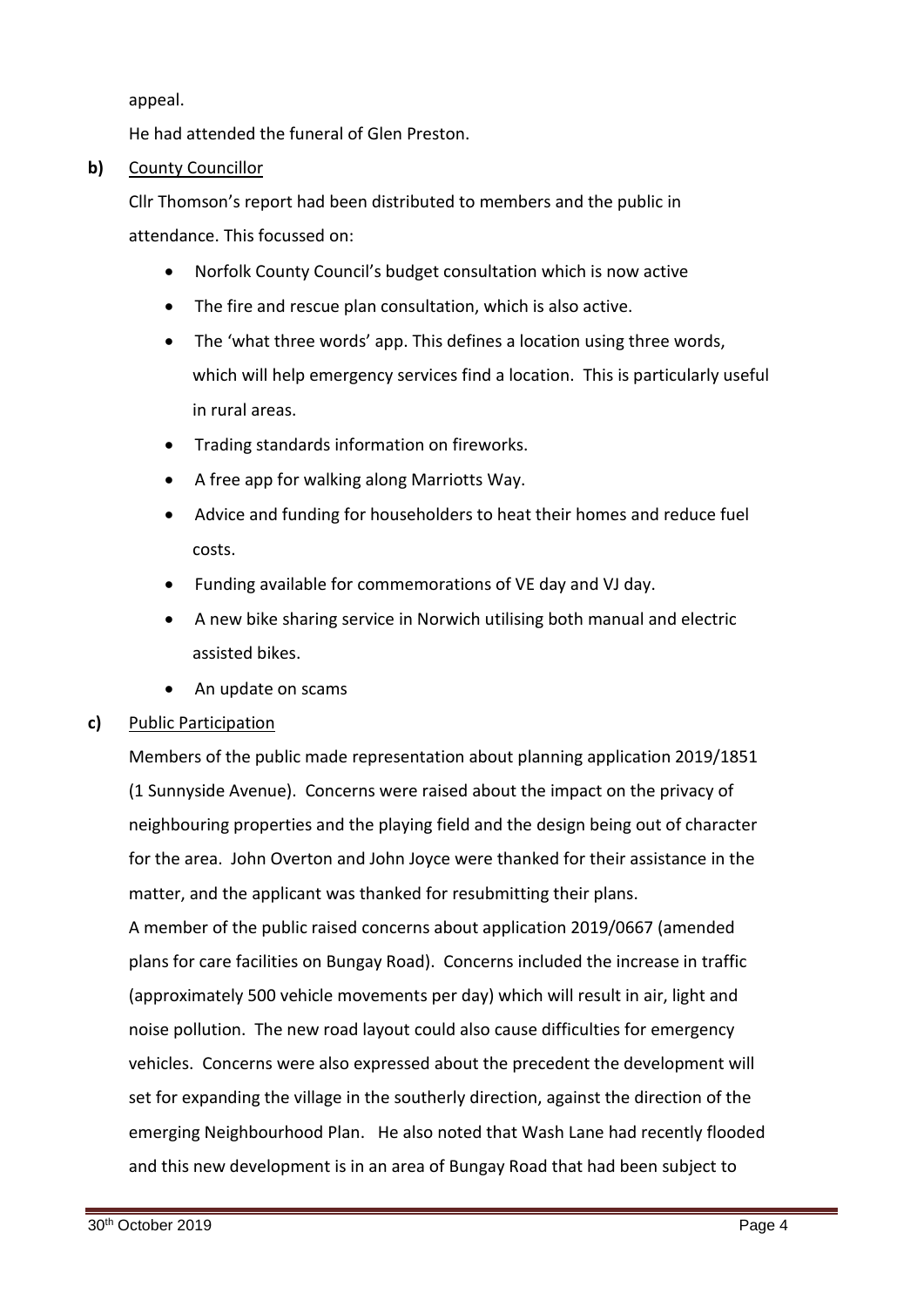flooding.

Members of the public raised concerns about recent flooding incidents at Boundary Way. The flood water is restricting access and egress to properties and damaging the pavement. As the street cleaner cannot access this area, mud which has been deposited by the flood water is not being cleared.

A member of the public queried planning application 2019/1940 (residential development at Overtons Way) and asked if the land had been designated for a nursery. The Clerk advised that a planning application had been submitted for a nursery, but this had been withdrawn. The member of the public noted that three parking spaces are proposed between the Devlin Drive roundabout and Budgens car park and advised that road safety is already problematic in this area. A member of the public requested that the council give consideration to the acoustics in the meeting, as it was difficult to hear the council, even when the music from the neighbouring room was not playing.

*Standing orders were reinstated.*

### **7. Planning**

### **a)** Applications Received

**i)** *2019/0667 – Land South West of Bungay Road – Demolition of existing buildings and construction of 60 bed care home, 56 extra care apartments and 31 extra care bungalows together with vehicular access, landscaping and communal facilities including cafe bar, restaurant, lounge, gym, salon and spa, bowls green, allotments and multi-functional open space. AMENDED APPLICATION*

John Hodgson presented this application to the meeting. He advised that the amended application is not too dissimilar to the previous documentation, with the exception of an amended access arrangement to the site from Bungay Road. He felt that there was nothing substantial enough for the Parish Council to change its original decision of recommending refusal.

John Joyce was of the opinion that the amended plans marginally improved highway safety, but not significantly.

John Overton advised that the application will be determined by South Norfolk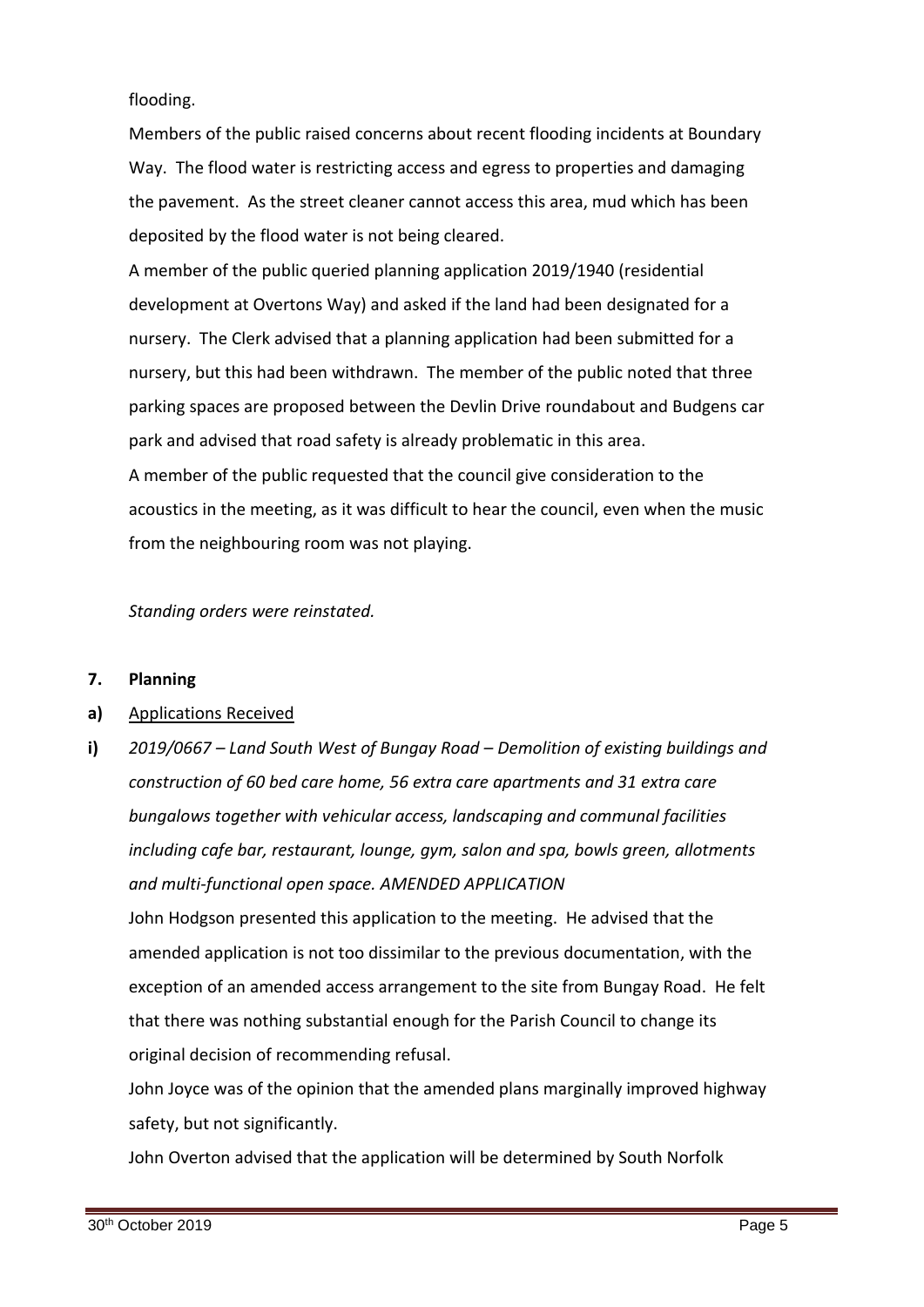Council's planning committee. It is a finely balanced application as it complies with the council's 'live well' policy which will assist with the District's under provision of care beds.

Discussions occurred as to the council being in favour of the principle of increasing care for the elderly, but the adverse impacts of this application outweighed the benefits.

John Hodgson proposed that the Parish Council continues to object to this application, seconded by Peter Lowndes-Burt and carried.

**Clerk**

**ii)** *2019/1940 – Land to the East of Overtons Way – Construction of 8 no: 5 no. 2 bed apartments (with shared amenity and allocated parking), 2 no. 3 bed detached, 2 storey dwellings and 1 no. 4 bed detached, 2 storey dwelling (with private parking and garden amenity) (Resubmission of planning consent 2018/0048)* Carl Pitelen presented this application to the meeting. He explained that this is a resubmission of an application which was refused on the grounds of overdevelopment, however this application has a proposed ninth dwelling, which would make the area more developed than the application which was refused. He further advised that the proposed development is out of keeping with other residential properties in the area and goes against the ambition of the Neighbourhood Plan for creating a commercial hub in the village centre. The site is

also in a flood risk area.

Highway matters dominated the discussion, with concerns being raised about the three proposed driveways to be located in the short space between the Devlin Drive roundabout and the entrance to the Budgens car park. No only would this be a danger to pedestrians, but residents would have to either reverse into or out of their driveway into traffic along Overtons Way. Concerns were also raised about overspill parking from the development having no place to park with the exception of Budgens car park. This would have an adverse effect on the local businesses which own these car parking spaces.

It was agreed that the design of the development was poor. For all of the above reasons, Carl Pitelen proposed that the Parish Council objects to this application, seconded by Trevor Spruce and carried. **Clerk**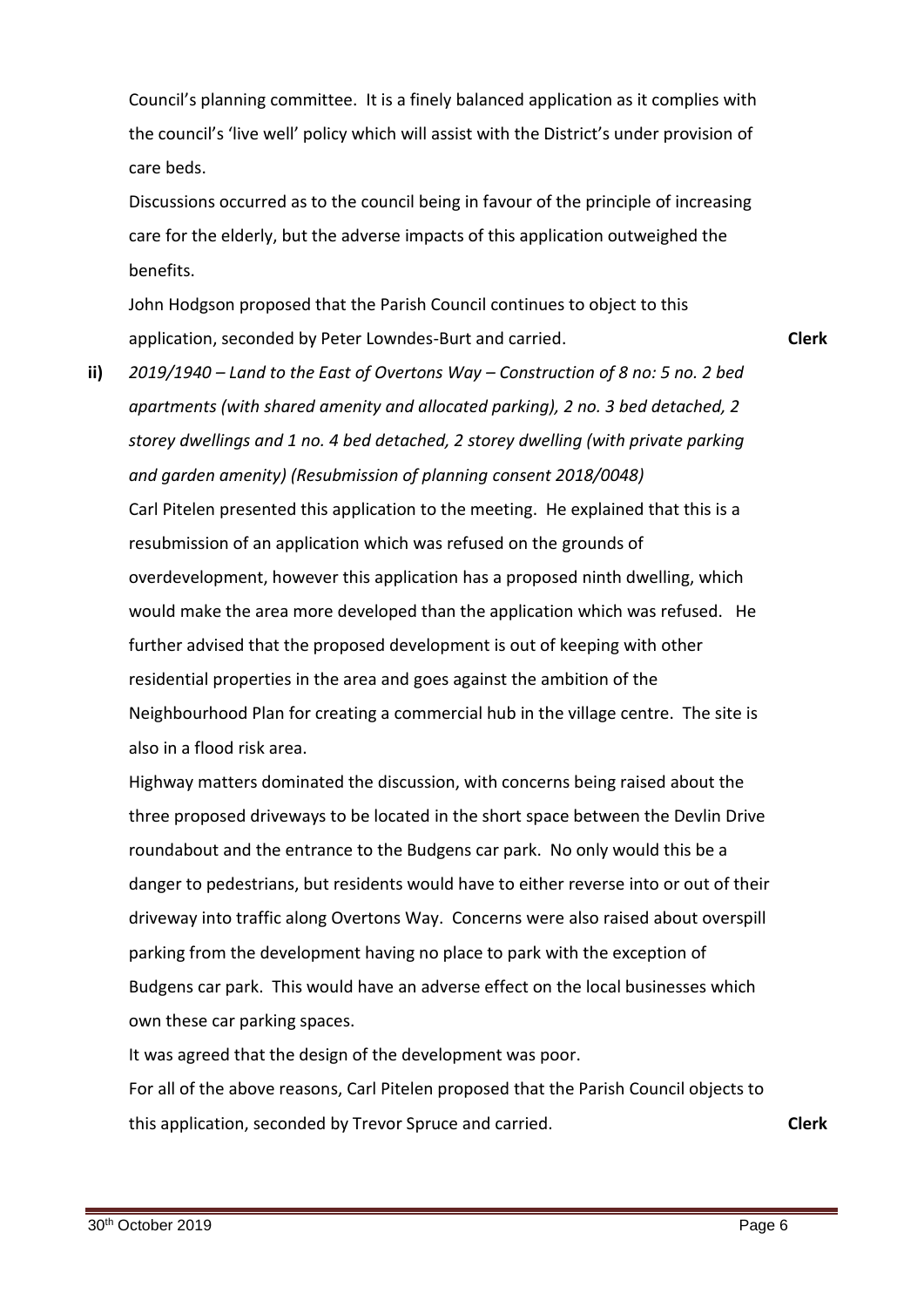### *Trevor Spruce left the meeting*

**iii)** *2019/1851 – 1 Sunnyside Avenue - Proposed flat roof dormer to the rear and 2 pitched roof dormers to the front elevation with an infill extension. AMENDED APPLICATION*

John Joyce presented this application to the meeting. He advised that the applicant has now added a frosted window to the proposal to reduce the impact on privacy of the neighbouring property. Objections had been received from the neighbouring property, and he felt that these should be supported.

It was noted that Sunnyside is a naturally private area, being an estate of bungalows, and any increase in the height of the buildings will impact on this.

John Overton advised that he had spoken to the case officer, and it was felt that there would not be sufficient reasons to refuse the application, and there would have to be a very strong legal reason to take the application to the Planning committee for determination.

Tim Boucher proposed that a strongly worded letter be written to the case officer requesting that due weight be given to the concerns of the neighbouring property, and should it be minded to approve the application, conditions be put in place to mitigate the risk to loss of privacy to the neighbouring property. This was seconded by Carl Pitelen and carried.

**Clerk**

### *Trevor Spruce Returned to the Meeting*

**b)** Planning Decisions

The following planning decisions were noted:

- **i)** 2019/1660 – 113 The Street – Installation of external air conditioning units APPROVAL WITH CONDITIONS
- **ii)** 2019/0783 – Unit 1 and 2 Dormer House, Carr Lane - Change of use from business to residential use (retrospective) REFUSAL
- **iii)** 2019/1864 – Land North of Shotesham Road (Area D) Non material amendment to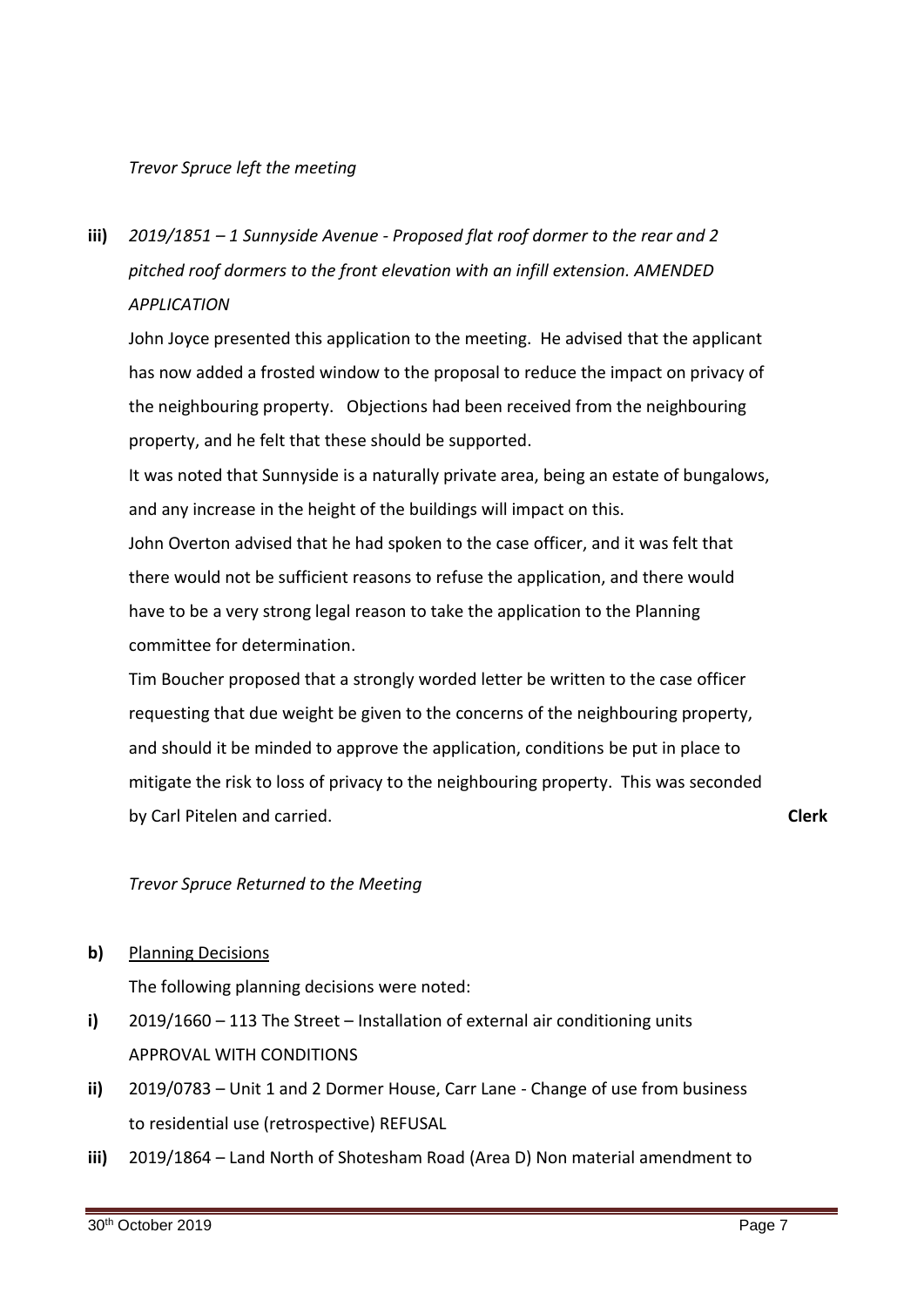2014/0319 - Plots 32 and 105 (Anderson): replacement of balcony with a monopitched, tiled roof. Vertical boarding above mono pitched roof changed to brick. Replace living room corner window with window in front elevation. High level window added to Living Room side elevation APPROVAL NO CONDITIONS

- **iv)** 2019/1803 – Bella Vista, Bungay Road - Installation of biomass boiler APPROVAL WITH CONDITIONS
- **v)** APP/L2630/W/19/3231496 – 37 Stoke Road – Subdivision of garden to provide building plot for one bedroom single storey dwelling – APPEAL DISMISSED
- **vi)** APP/L2630/W/19/3222447 – Land to the Rear of Sebald Crescent – New Chalet Bungalow with Log Cabin Annexe – APPEAL DISMISSED

### **8. Correspondence and Consultations**

### **a)** To Consider Response to the Local Government Boundary Commission on Norfolk County Council Division Boundaries

It was agreed that the Clerk responds to this consultation requesting that Stoke Holy Cross be included in the same division and Poringland, due to its close proximity and association with Poringland and the surrounding villages. It was noted that there will be a second round of consultation. **Clerk**

**b)** To Consider Request for Memorial Bench on Mulberry Playing Field. This was agreed, subject to the Parish Council approving the design and then having the ownership of the bench transferred to the council so that it can be maintained. A concrete pad to secure the bench to will also be required. It was also requested to ensure that the bench be located so it does not impede the track used by the fete. **Clerk**

### **c)**  To Consider Parishioner Request for Discussion Regarding Flooding on Boundary Way.

Evidence was presented to the council about recent incidents of flooding on Boundary Way. Trevor Spruce advised that he had visited the site at the time of the last incident and established that a culvert to the rear of Boundary Way had collapsed, preventing flood water from flowing through the drainage ditches. John Joyce emphasised the need for Norfolk County Council highways to act on this. Not only is the flood water damaging the highway, but Norfolk County Council is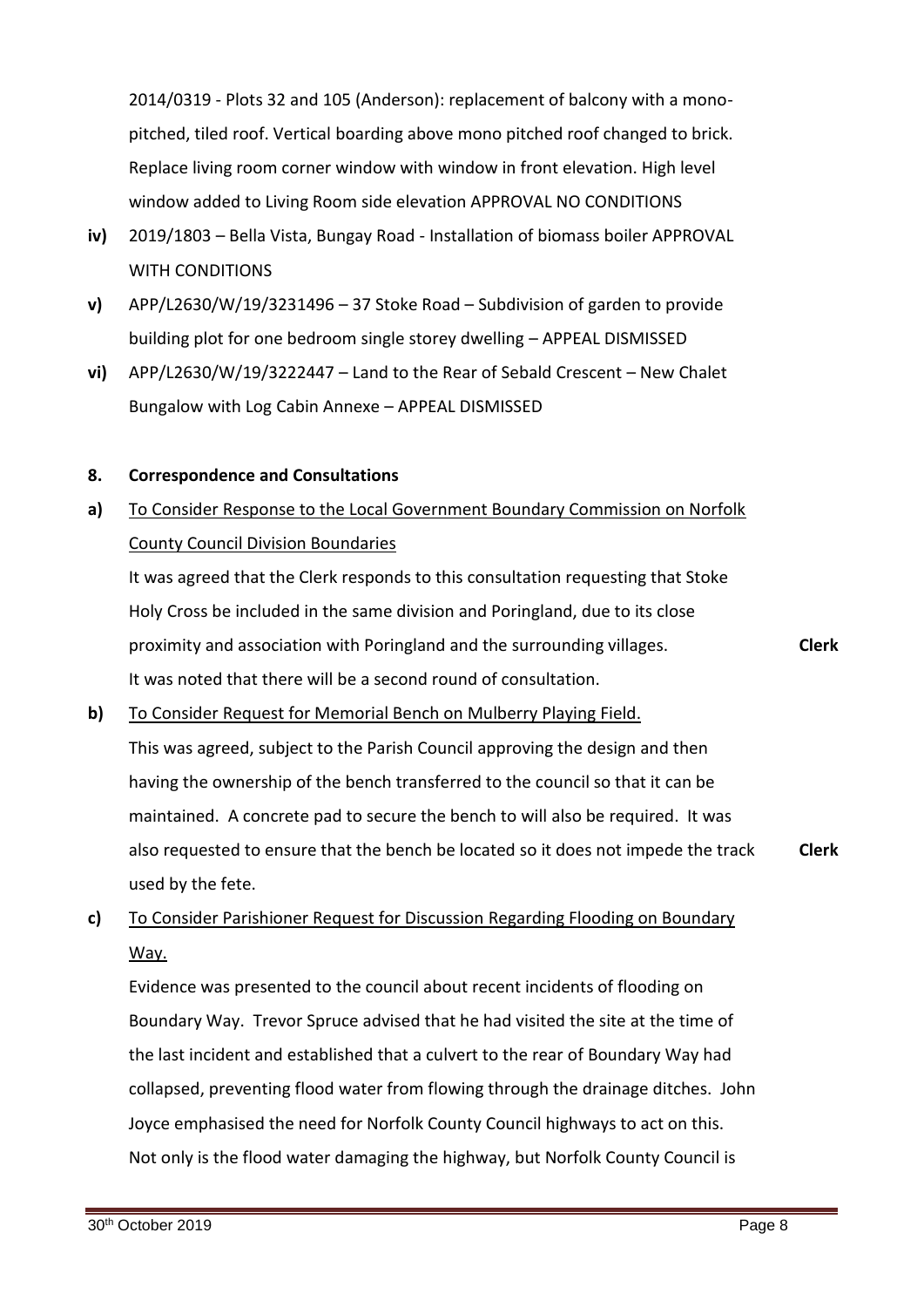also the lead flood authority.

Vic Thomson will follow this up with Norfolk County Council. Concerned parishioners are to forward any relevant correspondence in this matter to the Clerk.

This is to be placed on the agenda under 'matters arising' for the next meeting and parishioners were encouraged to continue making the Parish Council aware of any further incidents. **Clerk**

### **d)** To Consider Request from Framingham Earl Parish Council Relating to Allotment **Provision**

Framingham Earl Parish Council had requested that Poringland Parish Council consider the allocation of some of the proposed allotments on the Community Land Project to them, in exchange for a financial contribution. The Clerk advised that under s23 of the Allotments and Small Holdings Act 1908, a Parish Council has, subject to certain conditions, a duty to satisfy the demand for allotments in the parish. The Community Land Project proposes 32 allotments, whereby there are 53 people from Poringland on the waiting list. It was agreed that Poringland Parish Council must satisfy its own demand prior to allocating plots to neighbouring parishes.

- **e)**  To Consider Correspondence Regarding Highway Safety on Devlin Drive Discussions occurred as to the lack of visibility from Overtons Way to Devlin Drive and whether this will naturally slow down traffic, making drivers more cautious. Correspondence received suggested that pedestrians should be encouraged to cross Overtons Way closer to Budgens. The Clerk is to speak with the Highways Engineer to see if this can be encouraged.
- **f)**  To Consider Lobbying Actions for Improvement of the A146/B1332 Junction Vic Thomson is keeping a diary of reports of 'stacking' from the refuge area for the B1332 right turn. A letter has been sent to Norfolk County Council raising the concerns of the Parish Council, but it was felt that more was required. It was agreed that the Clerk should design a survey so that parishioners of not only Poringland, but the neighbouring parishes can provide evidence of the dangers of this junction. **Clerk**
- **g)**  To Consider Correspondence from Poringland Primary School regarding Young

**Clerk**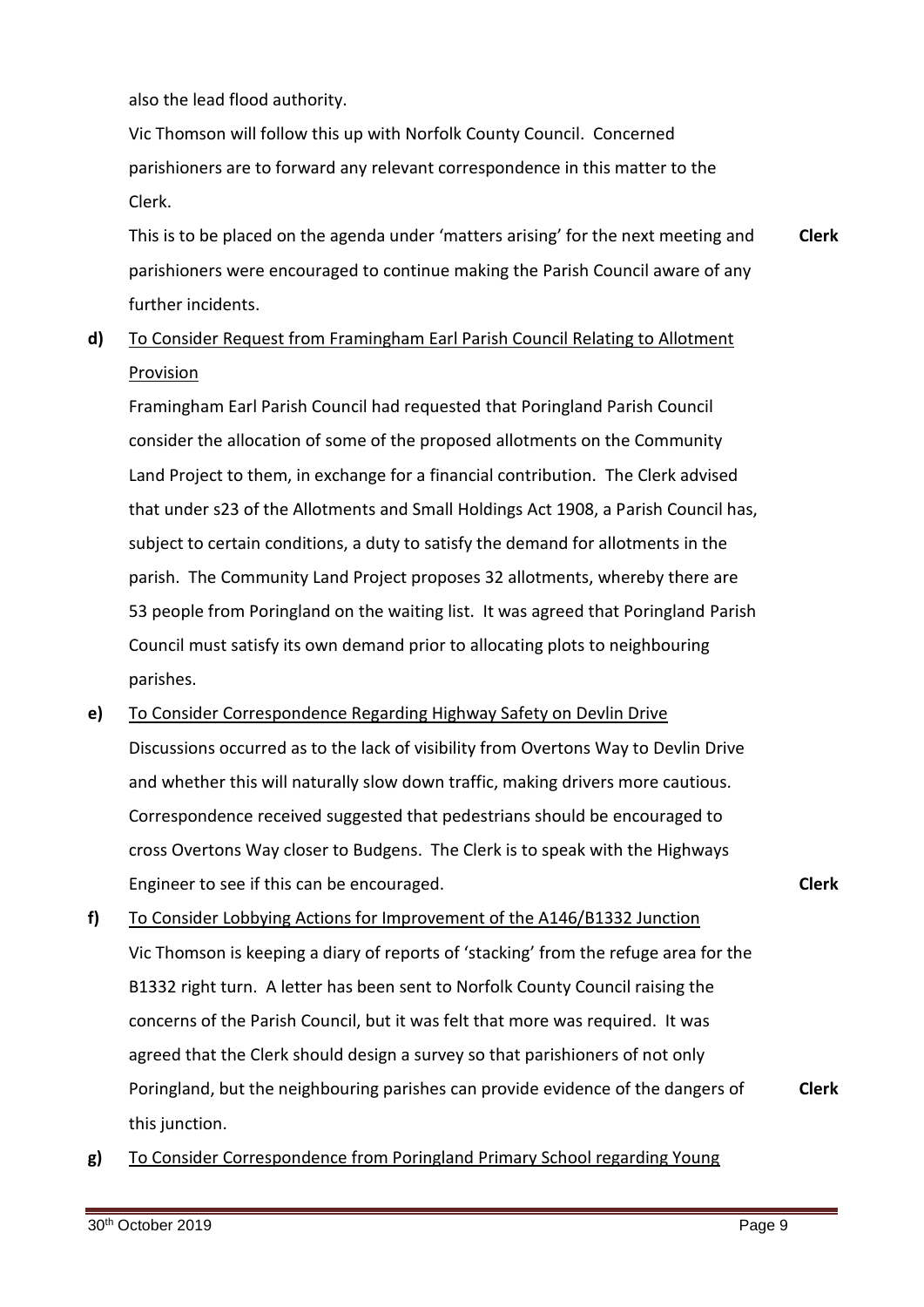Voices Concert.

Members consider correspondence requesting consideration for a donation to enable the Poringland Primary School choir to attend the Young Voices singing event in London. John Joyce proposed that the Parish Council donates £200 to Poringland Primary School for this purpose. Seconded by David Hewer and carried.

**9. Finance**

- **a)** Receipts, Payments, and Bank Reconciliation The receipts, payments and bank reconciliation for September 2019 were presented and **noted**.
- **b)** Accounts for Payment
- **i)** To Agreed Accounts for Payment

It was **agreed** to pay the following accounts, following a proposal from David Hewer and a second from Carl Pitelen.

| Payee                        | <b>Description</b>                | <b>Amount</b> |
|------------------------------|-----------------------------------|---------------|
|                              | <b>Staff Salaries</b>             | £6,900.64     |
| <b>HMRC</b>                  | <b>PAYE &amp; NIC</b>             | £2,268.44     |
| <b>Norfolk Pension Fund</b>  | <b>Pension Contributions</b>      | £2,433.11     |
| Microshade                   | <b>Hosted IT</b>                  | £241.20       |
| BT                           | Telephone and Broadband           | £80.04        |
| Norfolk ALC                  | <b>Local Council Award Scheme</b> | £50.00        |
| Information                  | <b>Data Protection Fee</b>        | £40.00        |
| Norfolk Copiers              | Hire of Copier                    | £172.76       |
| Norfolk Copiers              | <b>Copier Printing</b>            | £60.27        |
| <b>Norse</b>                 | ID Badge                          | £4.80         |
| Shaw and Sons                | Stationery                        | £120.00       |
| <b>Rialtas</b>               | <b>Making Tax Digital Update</b>  | £70.80        |
| <b>Total Gas and Power</b>   | Electricity                       | £821.13       |
| <b>ESPO</b>                  | Gas                               | £62.40        |
| World Pay                    | <b>Card Charges</b>               | £5.03         |
| Dyno Rod                     | <b>Service Cleaning Works</b>     | £150.00       |
| JD Catering                  | Call Out for Fault with Oven      | £108.00       |
| <b>Hugh Crane</b>            | <b>Cleaning Consumables</b>       | £224.42       |
| <b>Office Water Supplies</b> | <b>Rental of Water Cooler</b>     | £111.19       |
| Symtech                      | New Boiler                        | £4,632.00     |
| <b>MPS Doors</b>             | <b>Callout for Door Repair</b>    | £144.00       |
| <b>UK Debt Management</b>    | <b>Public Works Loan</b>          | £4,356.63     |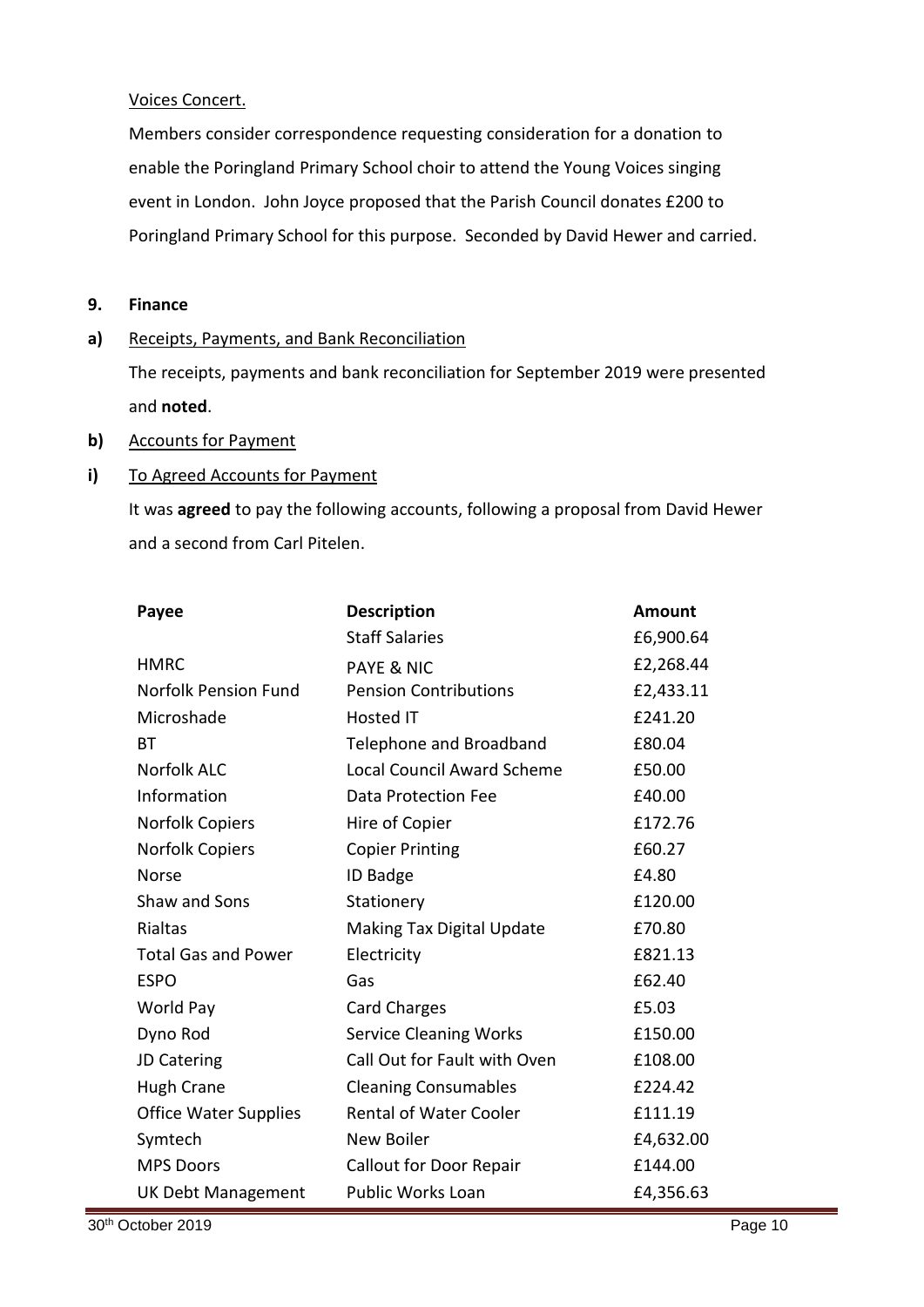|                            | TOTAL:                          | £60,786.32 |
|----------------------------|---------------------------------|------------|
| Six Strategic Group        | <b>Annual Contribution</b>      | £102.00    |
| Tina Eagle                 | Support for Strategic Six       | £90.31     |
| <b>Metrol Springs Ltd</b>  | Gas Struts for Play Area Gates  | £165.16    |
| Barclaycard                | Telephone/Bar/Maintenance/Event | £1,430.83  |
| Vortex                     | <b>Grounds Maintenance</b>      | £519.99    |
| Garden Guardian            | <b>Grounds Maintenance</b>      | £782.27    |
| Veolia                     | Waste Removal                   | £75.58     |
| <b>FLP</b>                 | Replacement of Fire Damaged     | £32,038.38 |
| <b>Total Gas and Power</b> | Electricity                     | £117.97    |
| Danny Morley               | <b>Pavilion Repairs</b>         | £90.00     |
| Norfolk Plumbing           | Jetting of Drains               | £170.00    |
| <b>TCV</b>                 | Pond Management (Leisure        | £180.00    |
| Wave                       | Water Bill                      | £11.95     |
| <b>PTA Events</b>          | Paypal Platform Fee             | £5.02      |
| <b>CBF Ltd</b>             | Settlement R. Lamberti          | £1,500.00  |
| Olly Day                   | Event 05/10/19                  | £450.00    |

*Trevor Spruce Left the Room*

### **ii)**  To Agree Accounts for Payment (Councillors with Pecuniary Interests)

David Hewer proposed that the below invoice be paid, seconded by John Hodgson and carried.

| Payee             | <b>Description</b>  | Amount                 |
|-------------------|---------------------|------------------------|
| Spruce Landscapes | Grounds Maintenance | £1185.00               |
|                   |                     | <b>TOTAL: £1185.00</b> |

David Hewer and John Hodgson will authorise these payments.

*Trevor Spruce Re-joined the Meeting*

### **c)**  To Receive Six Monthly Budget Update

This had been previously distributed to members and the contents noted.

**d)**  To Receive Fidelity Valuation Statement

> This had been previously distributed to members and the performance of this investment noted.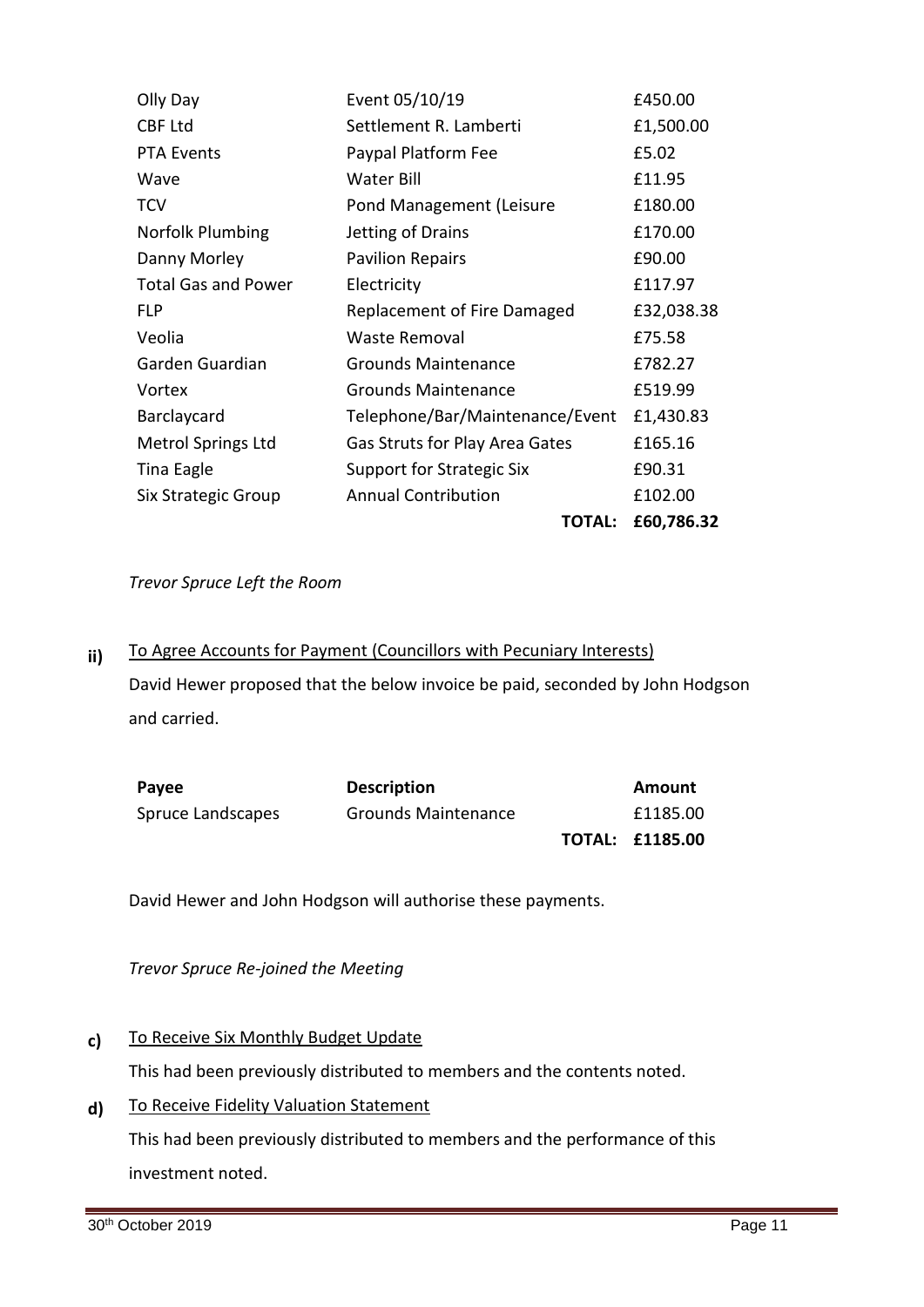### **10. Committees and Advisory Group Reports and Recommendations**

### **a)** Neighbourhood Plan Committee

It was reported that The Parish Council's preferred examiner, Deborah McCann, had been appointed by South Norfolk Council to perform the examination of the Poringland Neighbourhood Plan. Examination should have now commenced. Responses to the Regulation 16 consultation can be found on South Norfolk Council's website.

### **b)**  Finance and Governance Advisory Group

The Finance and Governance Advisory Group met on 2nd October to discuss the initial thoughts about the 2020/2021 budget. The draft minutes had been circulated to councillors.

### *Trevor Spruce Left the Room*

### **i)** To Agree Grounds Maintenance Tender Documents

The draft documents had been previously distributed to members. Discussions occurred about the levels of prescription for the documents. The documents were agreed for distribution to contractors after a proposal from John Overton and a second from David Hewer.

### *Trevor Spruce Re-joined the Meeting*

# **11. To Receive Update Report on Community Defibrillator Project and Agree Order of Equipment**

John Hodgson reported that the appeal for donations towards the project had been very successful, with pledges from local businesses, charities and individuals. The project was now at a point where two defibrillators can be purchased. One will be located at The Railway and the other next to the phone box on the junction of The Street and Shotesham Road. This will give good defibrillator coverage to the village.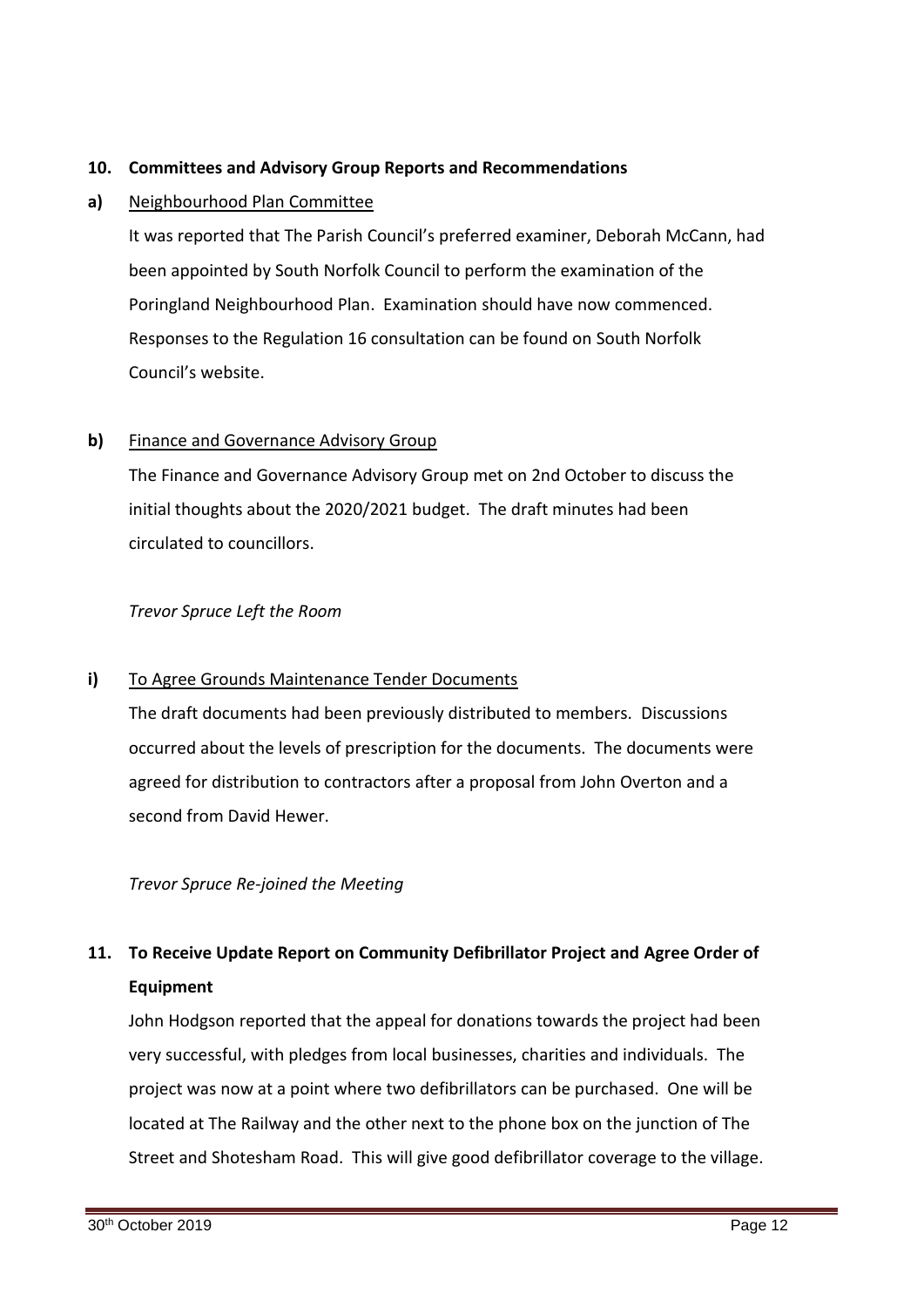It was agreed to fund the defibrillators from the Parish Council led appeal. Any money raised in excess of the amount required would be donated to the local Community First Responders to enable them to provide training for local people. John Hodgson will be responsible for the regular testing of all the village defibrillators.

The Chairman thanked John Hodgson for his work on this project.

# **12. To Receive Update Report on Christmas Event and Agree Budget**

The Clerk provided a proposal that included a tree, lights, installation of an external socket, hire of a brass band, mince pies and chocolates. This proposal amounted to £995.46. David Wilson Homes had been approached to sponsor the lights, electrical works and the band.

Carl Pitelen advised that there would be a maximum of £150 required to fabricate the stand for the tree.

It was agreed that both these amounts were acceptable.

Both local schools have been approached to take part in the event. The church has also offered to assist in any way that they can. The 'Can't Sing, Won't Sing' group will also be approached to help lead the singing.

A 'wish tree' was considered, with donations being given to charity, but it was agreed that this would be too much to organise in the first year of this event and should be considered again next year.

It was agreed to sell mulled wine and open the bar for the evening.

# **13. To Agree Council Protocol for Actions upon the Death of a Senior Member of the Royal Family**

A draft protocol was distributed based upon previous discussions by the council. It was agreed to adopt this protocol after a proposal from Trevor Spruce and a second from David Hewer.

# **14. To Consider Replacement Oven for the Community Centre**

The Clerk reported that the doors on the oven at the community centre are faulty and now will not close properly. Initially it was one door, and now the second has